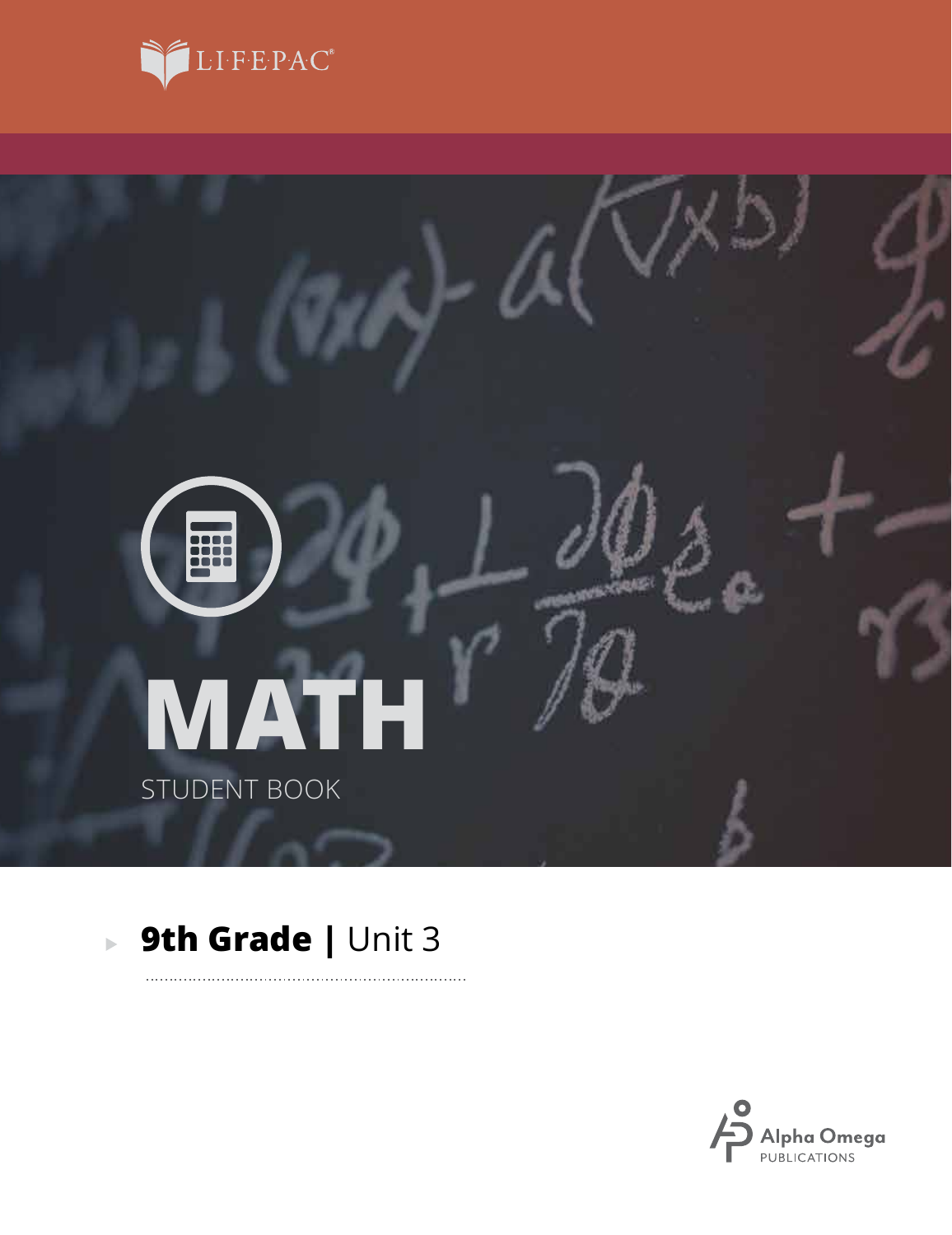# **Math 903**

Problem Analysis And Solution

INTRODUCTION |3

# **1. WORDS AND SYMBOLS 5**

TRANSLATING WORDS TO SYMBOLS |**5** SOLVING VERBAL PROBLEMS |**10** SELF TEST 1 |**15**

### **2. SIMPLE VERBAL PROBLEMS 17**

SIMPLE NUMBER PROBLEMS |**17** NUMBER PROBLEMS WITH MORE UNKNOWNS |**24** GEOMETRY PROBLEMS |**27** PROBLEMS INVOLVING MONEY |**35** SELF TEST 2 |**41**

## **3. MEDIUM VERBAL PROBLEMS 45**

AGE PROBLEMS |**45** MOTION PROBLEMS |**49** LEVER PROBLEMS |**55** INTEGER PROBLEMS |**59** SELF TEST 3 |**64**

## **4. CHALLENGING VERBAL PROBLEMS 67**

NUMBER PROBLEMS AND GEOMETRY PROBLEMS |**67** AGE, MOTION, AND LEVER PROBLEMS |**71** INTEGER, INVESTMENT, AND MIXTURE PROBLEMS |**74** SELF TEST 4 |**78** GLOSSARY |**80**

| × |  |  |
|---|--|--|
|   |  |  |

**LIFEPAC Test is located in the center of the booklet**. Please remove before starting the unit.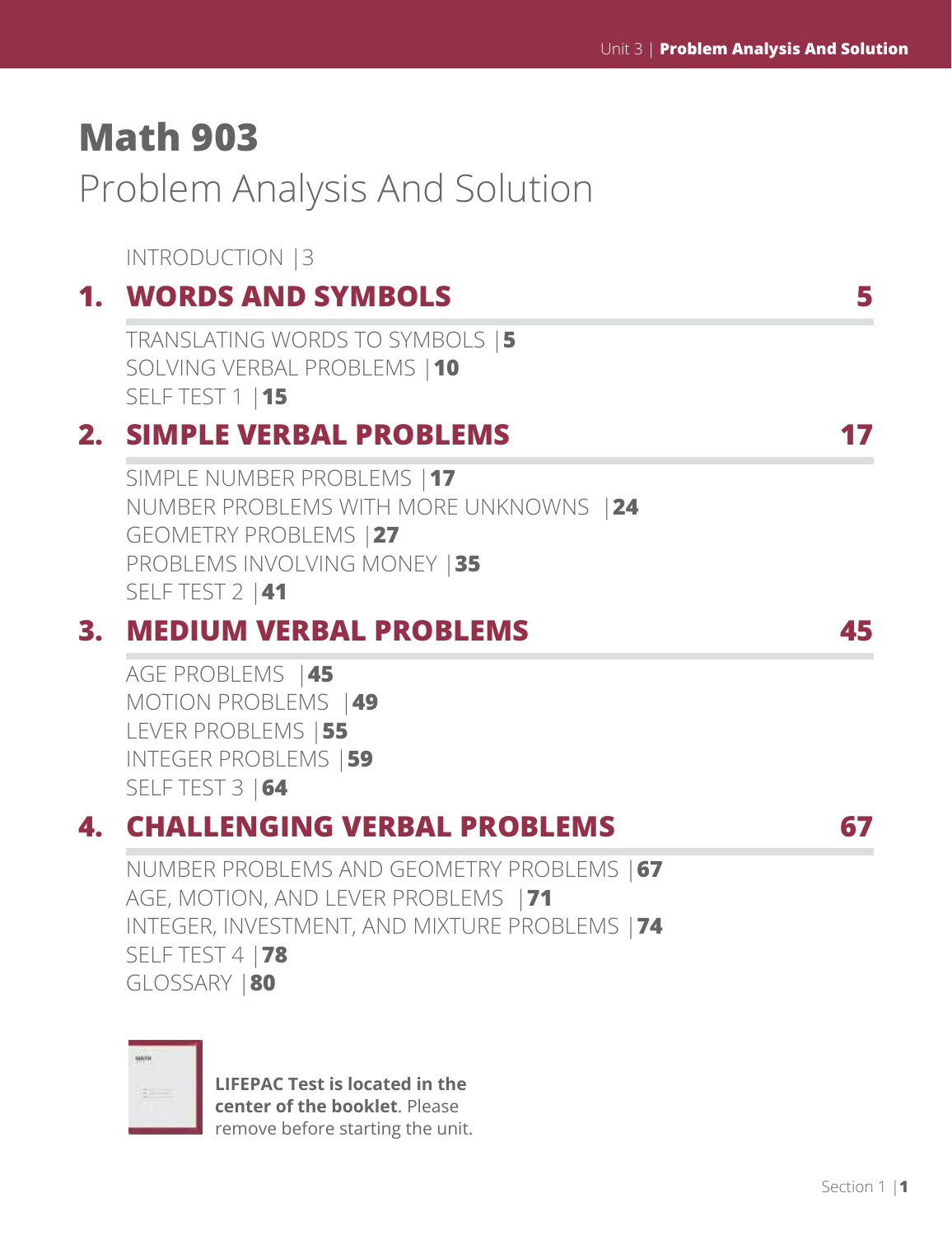**Author:**  James Coe, M.A..

**Editor-In-Chief:** Richard W. Wheeler, M.A.Ed. **Editor:** Robin Hintze Kreutzberg, M.B.A. **Consulting Editor:** Robert L. Zenor, M.A., M.S. **Revision Editor:** Alan Christopherson, M.S.

#### **Westover Studios Design Team:**

Phillip Pettet, Creative Lead Teresa Davis, DTP Lead Nick Castro Andi Graham Jerry Wingo



#### **804 N. 2nd Ave. E. Rock Rapids, IA 51246-1759**

© MCMXCVI by Alpha Omega Publications, Inc. All rights reserved. LIFEPAC is a registered trademark of Alpha Omega Publications, Inc.

All trademarks and/or service marks referenced in this material are the property of their respective owners. Alpha Omega Publications, Inc. makes no claim of ownership to any trademarks and/ or service marks other than their own and their affiliates, and makes no claim of affiliation to any companies whose trademarks may be listed in this material, other than their own.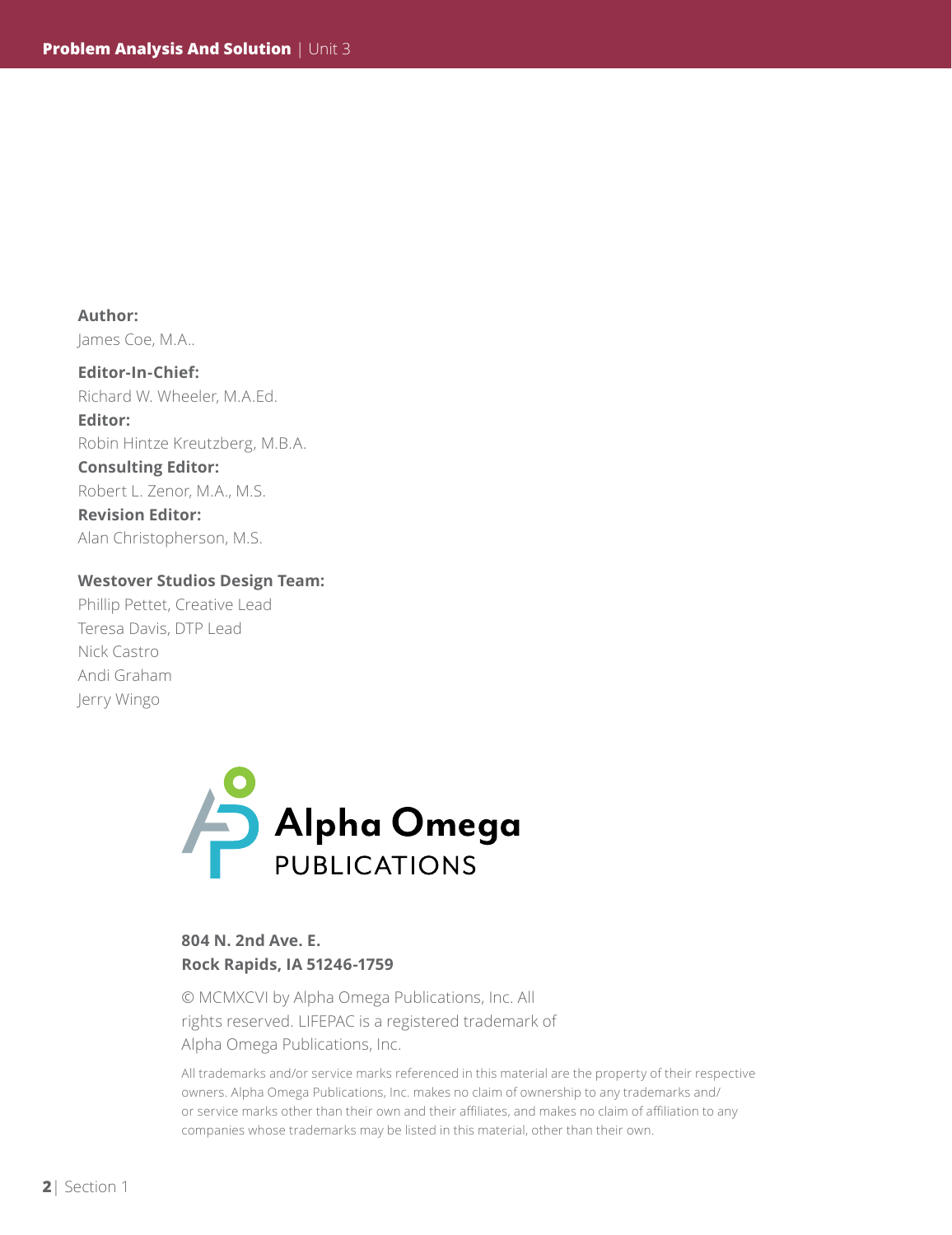# **Problem Analysis And Solution**

# INTRODUCTION

A typical and normal question asked by students about algebra is "What good will this subject do me?" or "How will I ever use this course?" This LIFEPAC® contains many good answers to those questions.

We study numbers and their behavior properties and we learn to solve equations all for a major purpose: to solve application problems. Many practical problems are just too complicated to figure out by arithmetic.

Certain words and phrases can easily be translated into symbols and equations. Other word problems involve careful reading and rereading before they can be translated into equations. A four-step procedure can be used for all word problems. Word problems can be problems that deal with certain numbers or they can be about geometry, money, ages, motion, levers, integers, or mixtures.

Although at times textbook problems may not seem realistic, they serve two purposes. They give students an opportunity to learn problem-solving techniques; and they allow perceptive students to see the practical potential in using algebra to solve live problems, whether architectural, engineering, medical, or other science-related problems.

# **Objectives**

Read these objectives. The objectives tell you what you will be able to do when you have successfully completed this LIFEPAC. When you have finished this LIFEPAC, you should be able to:

- **1.** Change word problems to symbols.
- **2.** Write equations to solve word problems effectively.
- **3.** Solve problems involving two or more numbers, problems involving geometric concepts, and problems involving money.
- **4.** Solve age problems, motion problems, lever problems, and integer problems.
- **5.** Solve problems with complications beyond the very easy level.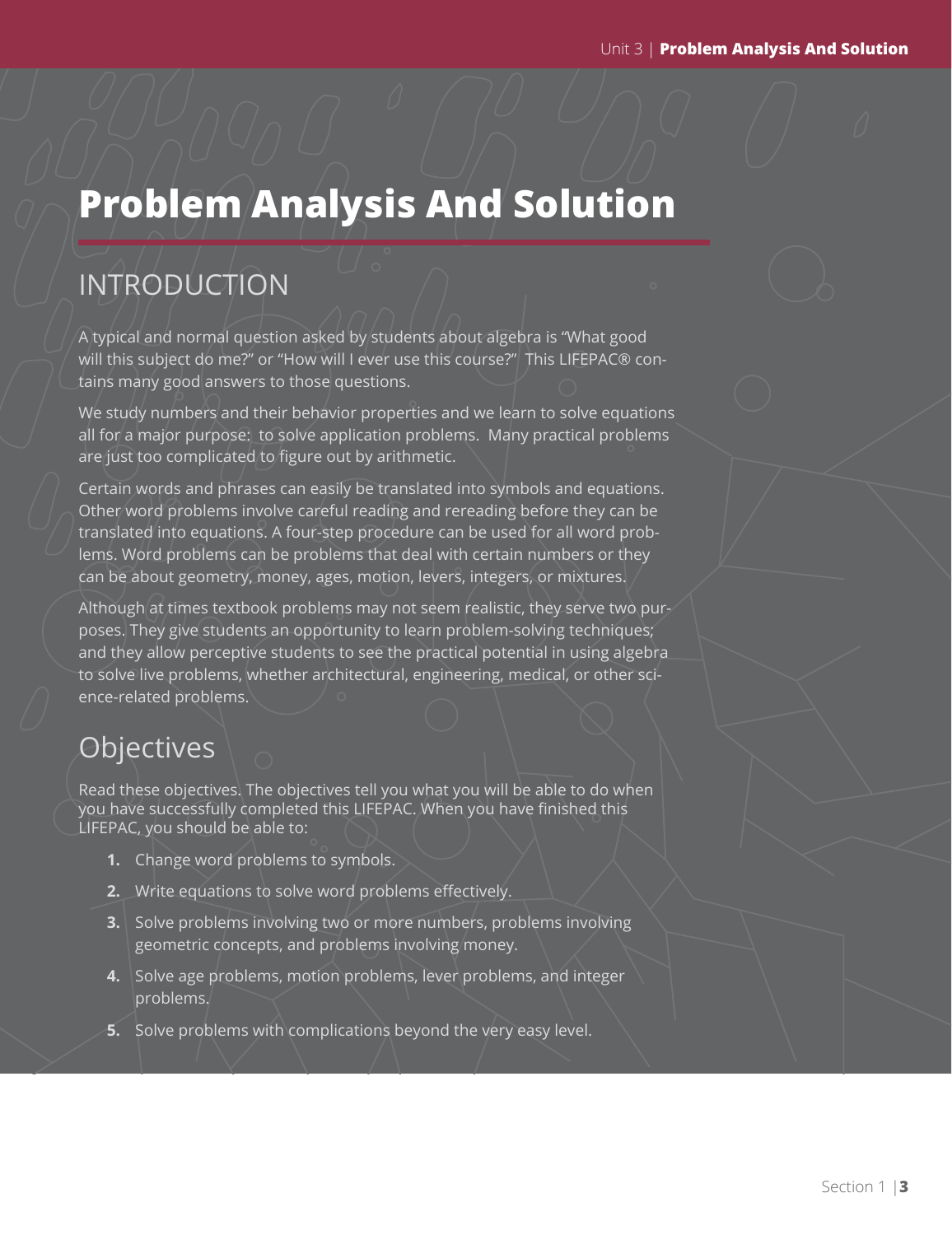Survey the LIFEPAC. Ask yourself some questions about this study and write your questions here.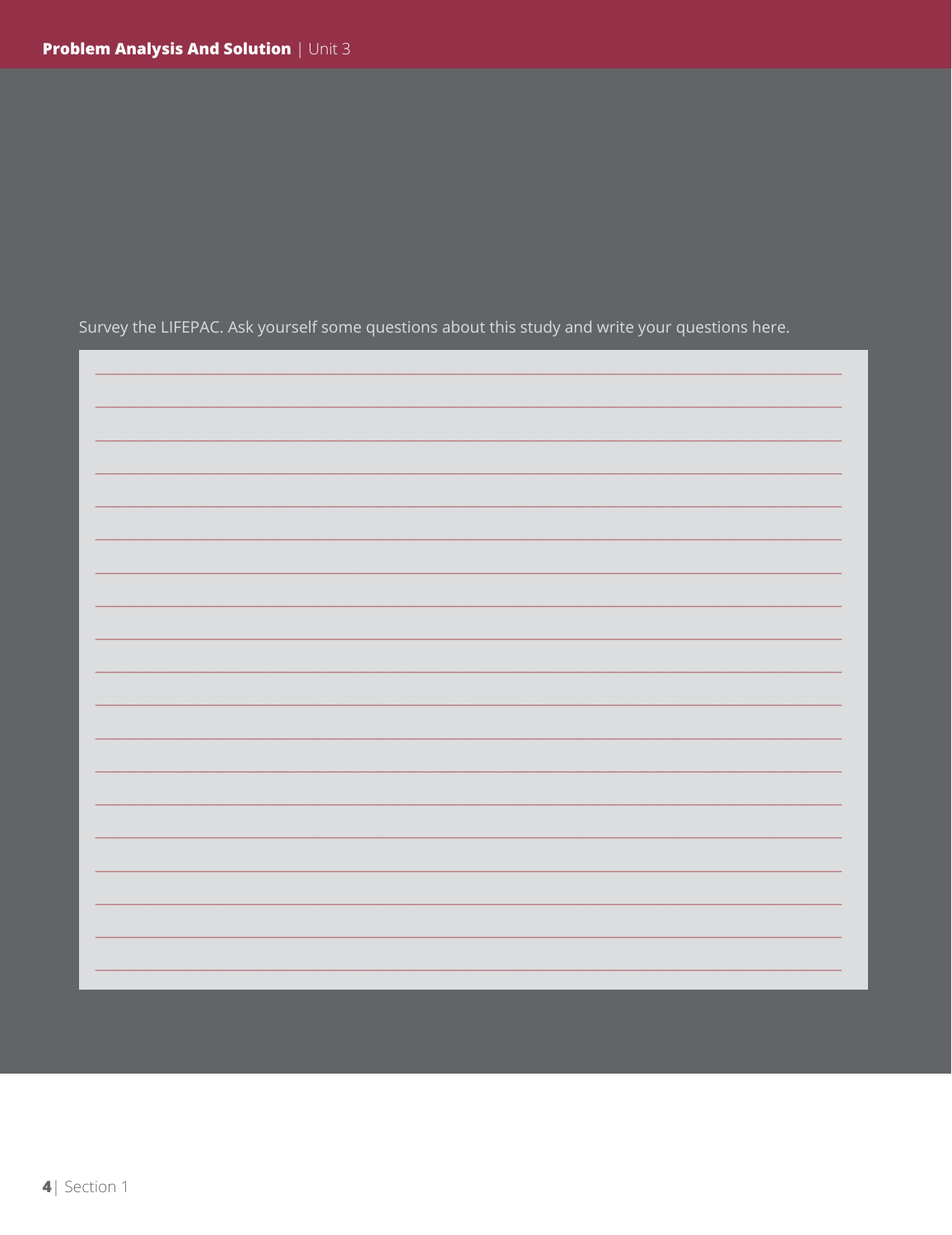# 1. WORDS AND SYMBOLS

Before we learn to solve word problems using algebra, we should look at some general procedures. We must be able to translate certain words and phrases and we must have an identifiable procedure to solve each problem.

### **OBJECTIVES**

When you have completed this section, you should be able to:

- **1.** Change word problems to symbols.
- **2.** Write equations to solve word problems effectively.

### **TRANSLATING WORDS TO SYMBOLS**

Too many words are used in word problems to discuss in one lesson, but we can identify some of them. Some words you must be able to identify and use for solving word problems are these: *sum, difference, product, quotient, exceeds, by, excess, diminished by, more than, greater than, fewer than, less than, less, twice, doubled, tripled, consecutive, divided by, divided into, quotient of, increased by, decreased by, times, plus, minus, subtracted from, multiplied by, square of, square root of, cube of, is equal* 

*to, is less than, is greater than, numerator,*  and *denominator.* These words indicate which operation or operations will be used to solve the word problem. In most cases, addition, subtraction, multiplication, or division will be involved in the translation from words into symbols.

The concept used most often is the sum of two numbers. Many times, seemingly, the idea is cleverly disguised, but you should look for it when solving a word problem.

**Models:** Two angles are complementary.

Joe and Mary have 48 books on animals.

Traveling in opposite directions, Tom and Jerry leave Auburn.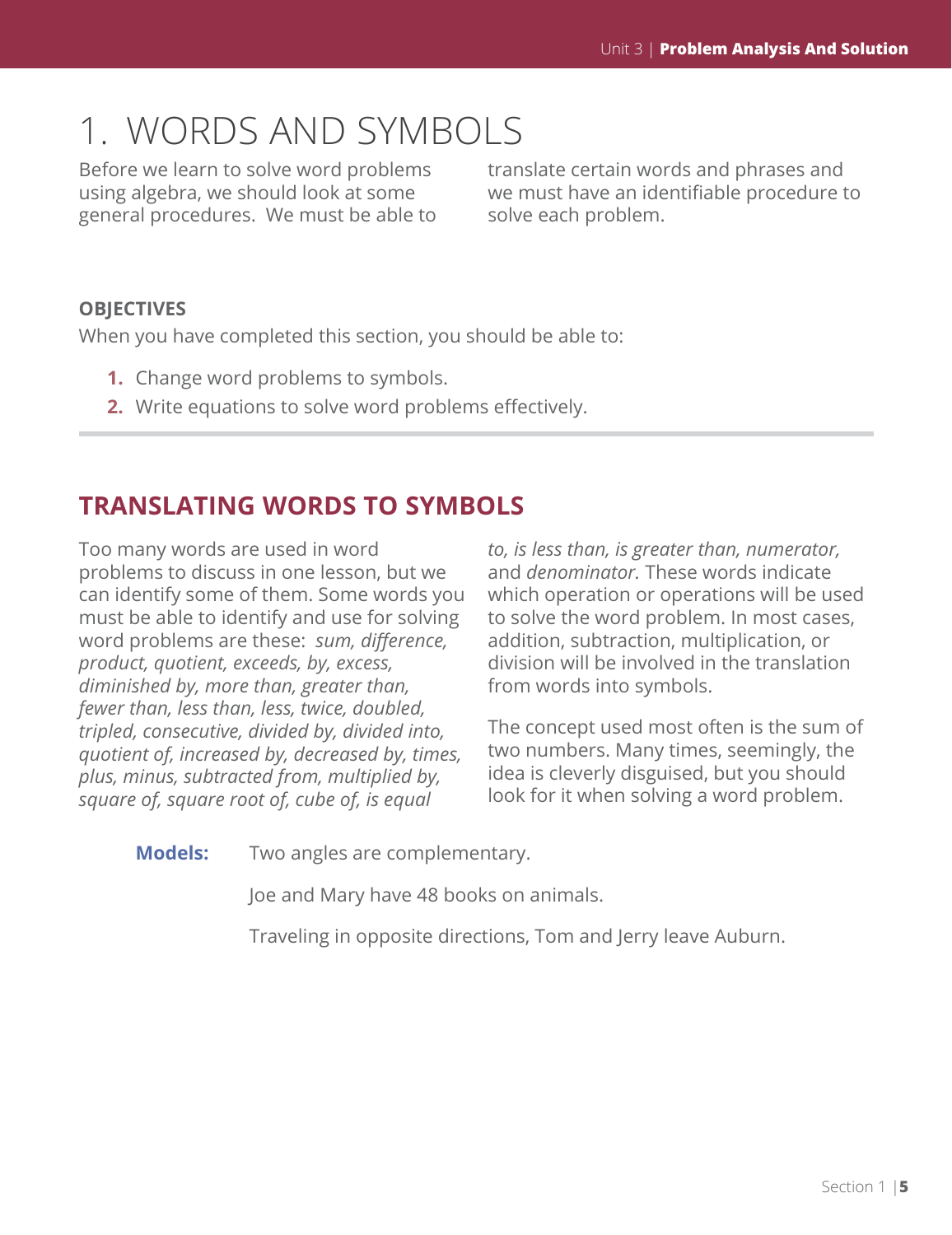*Exceeds* **by and excess are used to show subtraction or addition.**

**Models:** If Laura exceeds the 55 mph speed limit by *x*, then her speed will be  $55 + x$ .

> If Don's weight, *x*, exceeds 175 pounds, the amount of excess could be written as *x* – 175.

If you can identify words that describe certain mathematical symbols, you can improve your reading of word problems.

 $\overline{\phantom{a}}$  ,  $\overline{\phantom{a}}$  ,  $\overline{\phantom{a}}$  ,  $\overline{\phantom{a}}$  ,  $\overline{\phantom{a}}$  ,  $\overline{\phantom{a}}$  ,  $\overline{\phantom{a}}$  ,  $\overline{\phantom{a}}$  ,  $\overline{\phantom{a}}$  ,  $\overline{\phantom{a}}$  ,  $\overline{\phantom{a}}$  ,  $\overline{\phantom{a}}$  ,  $\overline{\phantom{a}}$  ,  $\overline{\phantom{a}}$  ,  $\overline{\phantom{a}}$  ,  $\overline{\phantom{a}}$ 

\_\_\_\_\_\_\_\_\_\_\_\_\_\_\_\_\_\_\_\_\_\_\_\_\_\_\_\_\_\_\_\_\_\_\_\_\_ \_\_\_\_\_\_\_\_\_\_\_\_\_\_\_\_\_\_\_\_\_\_\_\_\_\_\_\_\_\_\_\_\_\_\_\_\_

\_\_\_\_\_\_\_\_\_\_\_\_\_\_\_\_\_\_\_\_\_\_\_\_\_\_\_\_\_\_\_\_\_\_\_\_\_ \_\_\_\_\_\_\_\_\_\_\_\_\_\_\_\_\_\_\_\_\_\_\_\_\_\_\_\_\_\_\_\_\_\_\_\_\_

\_\_\_\_\_\_\_\_\_\_\_\_\_\_\_\_\_\_\_\_\_\_\_\_\_\_\_\_\_\_\_\_\_\_\_\_\_ \_\_\_\_\_\_\_\_\_\_\_\_\_\_\_\_\_\_\_\_\_\_\_\_\_\_\_\_\_\_\_\_\_\_\_\_\_

 $\overline{\phantom{a}}$  ,  $\overline{\phantom{a}}$  ,  $\overline{\phantom{a}}$  ,  $\overline{\phantom{a}}$  ,  $\overline{\phantom{a}}$  ,  $\overline{\phantom{a}}$  ,  $\overline{\phantom{a}}$  ,  $\overline{\phantom{a}}$  ,  $\overline{\phantom{a}}$  ,  $\overline{\phantom{a}}$  ,  $\overline{\phantom{a}}$  ,  $\overline{\phantom{a}}$  ,  $\overline{\phantom{a}}$  ,  $\overline{\phantom{a}}$  ,  $\overline{\phantom{a}}$  ,  $\overline{\phantom{a}}$ 

\_\_\_\_\_\_\_\_\_\_\_\_\_\_\_\_\_\_\_\_\_\_\_\_\_\_\_\_\_\_\_\_\_\_\_\_\_ \_\_\_\_\_\_\_\_\_\_\_\_\_\_\_\_\_\_\_\_\_\_\_\_\_\_\_\_\_\_\_\_\_\_\_\_\_

\_\_\_\_\_\_\_\_\_\_\_\_\_\_\_\_\_\_\_\_\_\_\_\_\_\_\_\_\_\_\_\_\_\_\_\_\_ \_\_\_\_\_\_\_\_\_\_\_\_\_\_\_\_\_\_\_\_\_\_\_\_\_\_\_\_\_\_\_\_\_\_\_\_\_

\_\_\_\_\_\_\_\_\_\_\_\_\_\_\_\_\_\_\_\_\_\_\_\_\_\_\_\_\_\_\_\_\_\_\_\_\_ \_\_\_\_\_\_\_\_\_\_\_\_\_\_\_\_\_\_\_\_\_\_\_\_\_\_\_\_\_\_\_\_\_\_\_\_\_

**Model:** Frank has some money. George has \$7 more than Frank. How much money do George and Frank have together?

> Let *x* represent Frank's money. Then *x* + 7 means George has \$7 more than Frank.  $x + (x + 7)$  represents the amount of money George and Frank have together.

# **Complete these activities.**

- **1.1 List the operation words given on page 5 into the five groups.**
	- a. words that involve addition

b. words that involve subtraction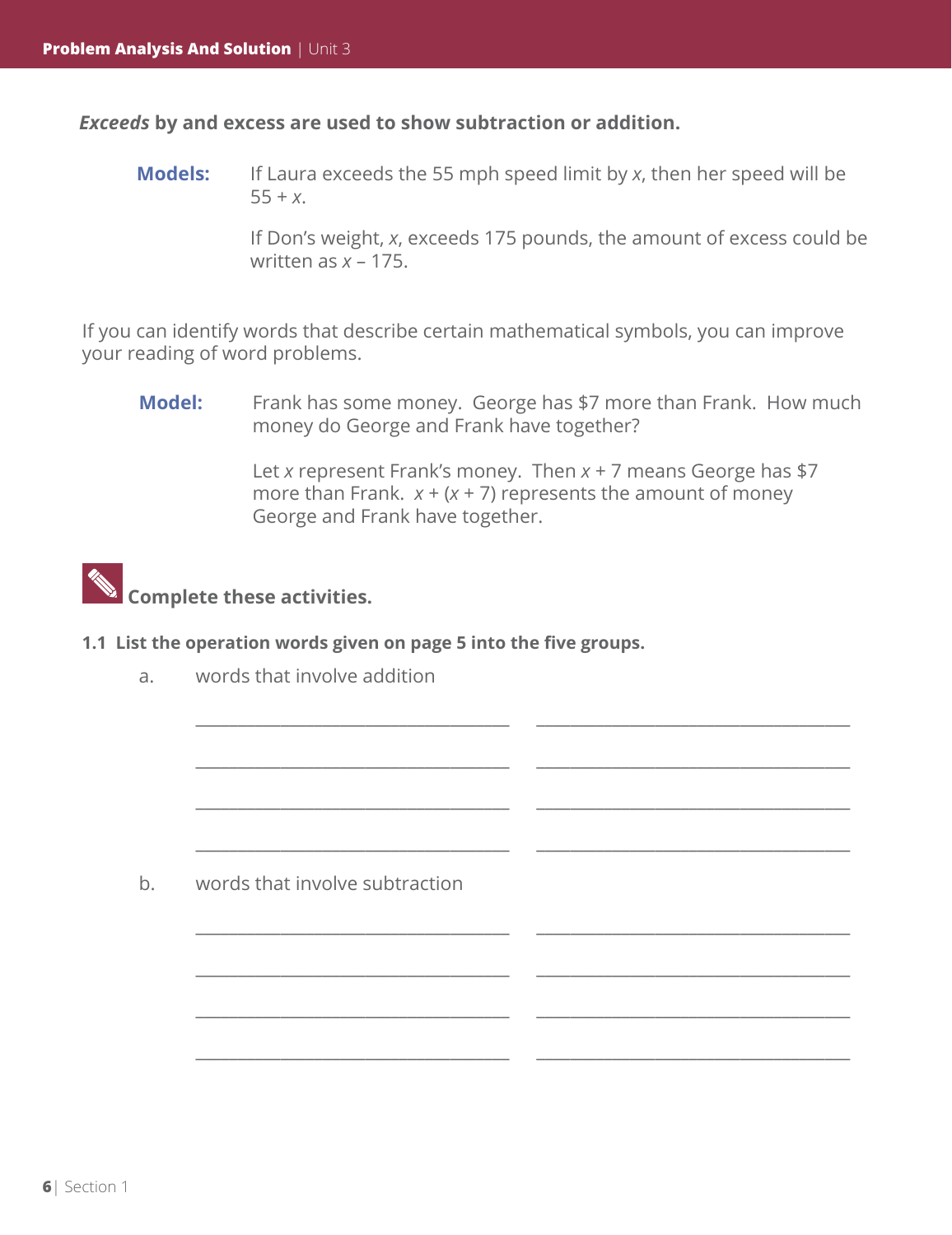|     | C.            | words that involve multiplication                                                    |
|-----|---------------|--------------------------------------------------------------------------------------|
|     |               |                                                                                      |
|     |               |                                                                                      |
|     |               |                                                                                      |
|     | d.            | words that involve division                                                          |
|     |               |                                                                                      |
|     |               |                                                                                      |
|     | е.            | words that are not involved with $+$ , $-$ , $x$ , $\div$                            |
|     |               |                                                                                      |
|     |               |                                                                                      |
|     |               |                                                                                      |
|     |               |                                                                                      |
|     |               | Write examples of sentences using one word or a phrase from each of the five groups. |
|     | <b>Model:</b> | Subtraction: George has \$19 less than Tom.                                          |
| 1.2 |               |                                                                                      |
| 1.3 |               |                                                                                      |
| 1.4 |               |                                                                                      |
| 1.5 |               |                                                                                      |
| 1.6 |               |                                                                                      |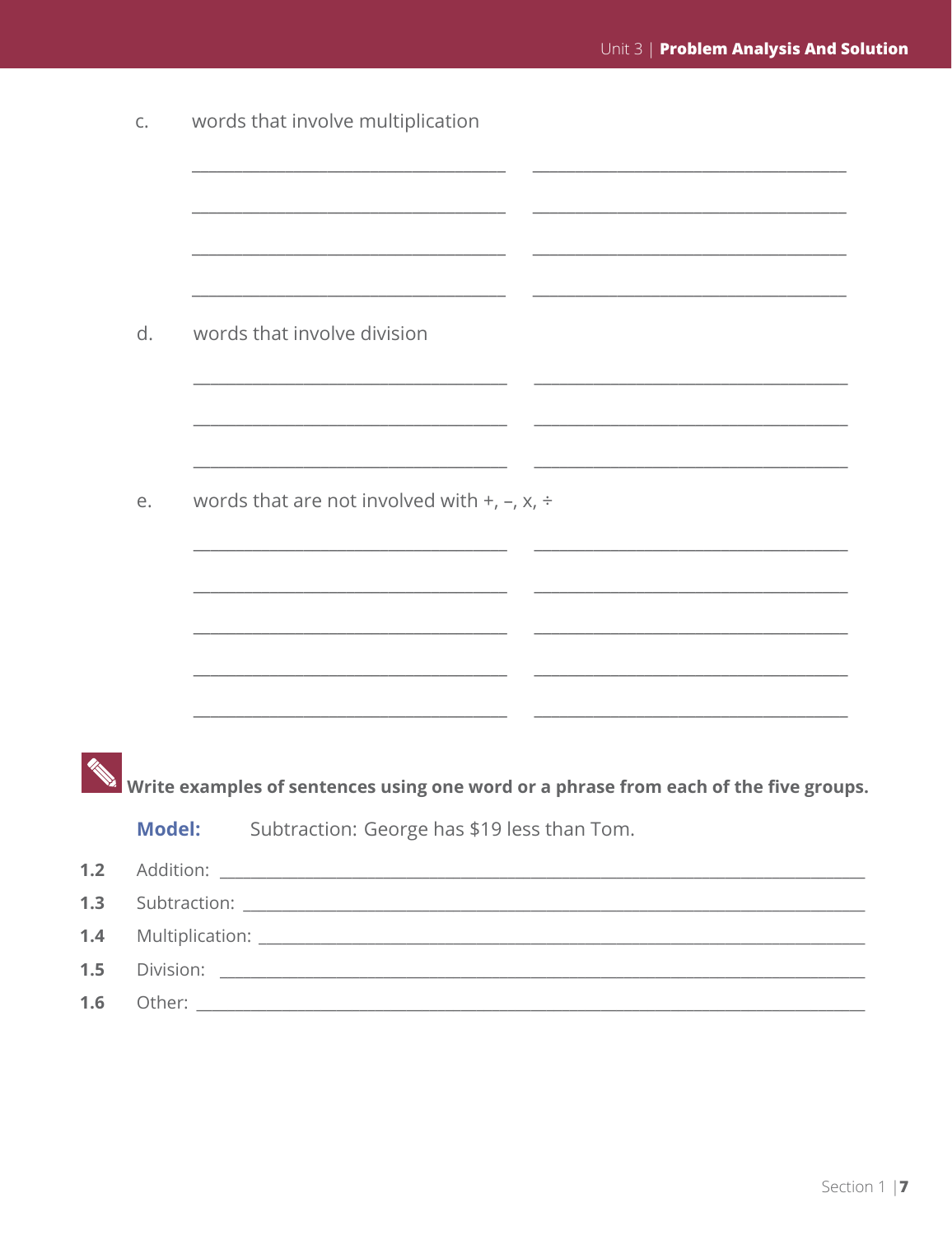**Write each of the word expressions in mathematical symbols. Use symbols of grouping when necessary. Do not combine the numbers or simplify the expressions.**

| 1.7  |                                        |
|------|----------------------------------------|
| 1.8  |                                        |
| 1.9  |                                        |
| 1.10 |                                        |
| 1.11 |                                        |
| 1.12 |                                        |
| 1.13 |                                        |
| 1.14 |                                        |
| 1.15 |                                        |
| 1.16 |                                        |
| 1.17 | Four more than the quotient of x and 3 |
| 1.18 |                                        |
| 1.19 |                                        |
| 1.20 |                                        |
| 1.21 |                                        |
| 1.22 |                                        |
| 1.23 |                                        |
| 1.24 |                                        |
| 1.25 |                                        |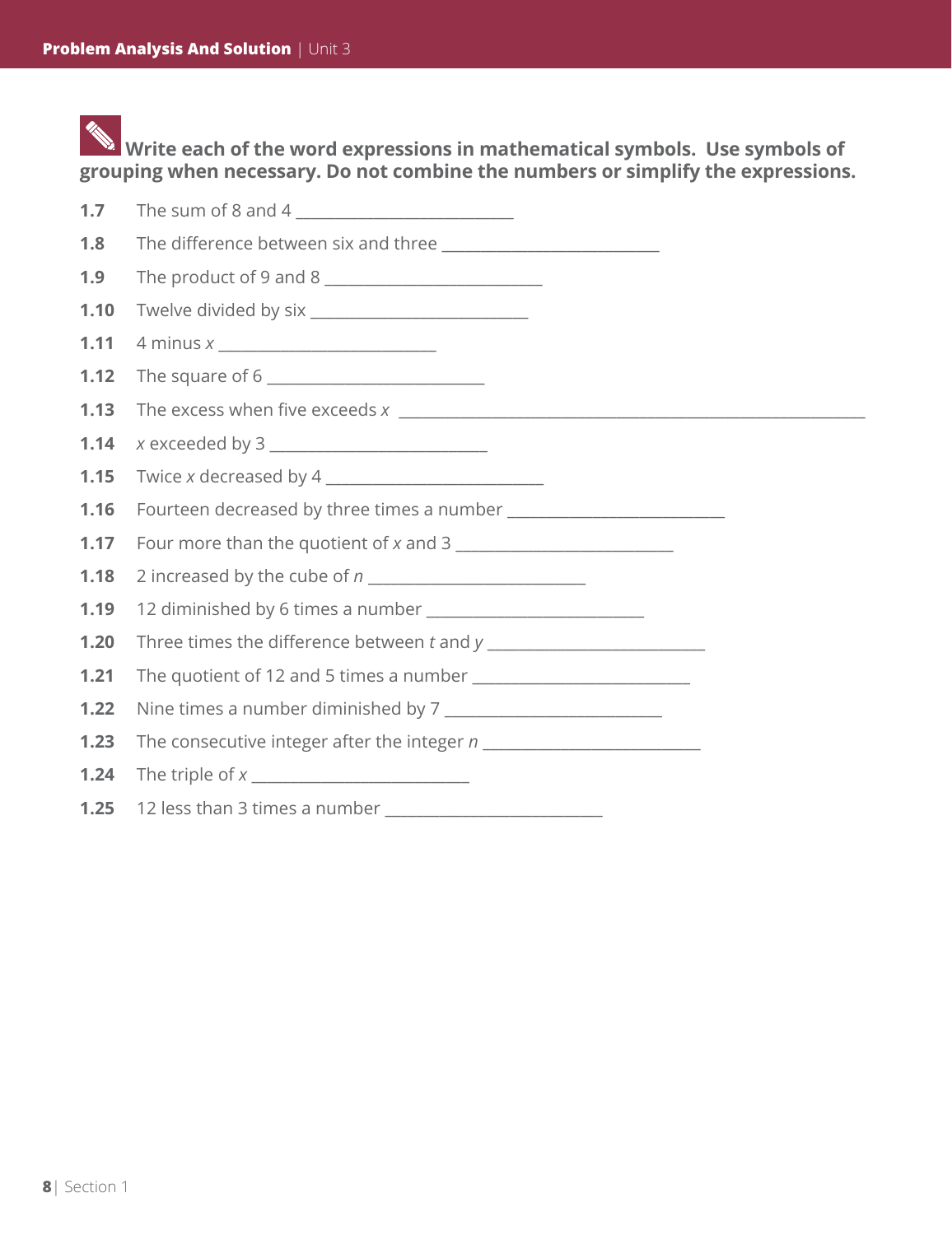**1.26** Two times the sum of 4 and *y* 

- **1.27** Jeri is three years younger than Laura, whose age is x. How old is Jeri?
- **1.28** In a softball diamond, the distance from first base to third base is 1.4 times the distance from first base to home plate. If *x* represents the distance from first base to home plate, how would you represent the distance from first base to third base?
- **1.29** One side of a square is  $a + 3$  inches. What is the perimeter of the square?
- **1.30** How many cents are in *x* quarters and 25 dimes?
- **1.31** The width of a rectangle is *y* feet long, and it is 4 feet longer than it is wide. What is the area of the rectangle?
- **1.32** A boy is 6 years older than his sister, whose age is *x*. What is the boy's age?
- **1.33** A room is 15 feet long and *y* feet wide. How many square yards are in the floor area?
- **1.34** What is the average of 171 and *x*?

\_\_\_\_\_\_\_\_\_\_\_\_\_\_\_\_\_\_\_\_\_\_\_\_\_\_\_\_

- **1.35** A house costs \$600 more than 12 times the lot on which it was built. If the lot cost *x* dollars, what did the house cost?
- **1.36** A man walks 10 miles in *x* hours. How far does he walk in one hour?

**1.37** How many minutes are in *m* hours?

**1.38** A plane flies *x* mph. How far can it go in *y* hours?

- **1.39** If a pipe can fill a tank in *x* hours, what fractional part of the tank will be filled in one hour?
- **1.40** Four years ago, Tammy's age was *x*. How old is she now?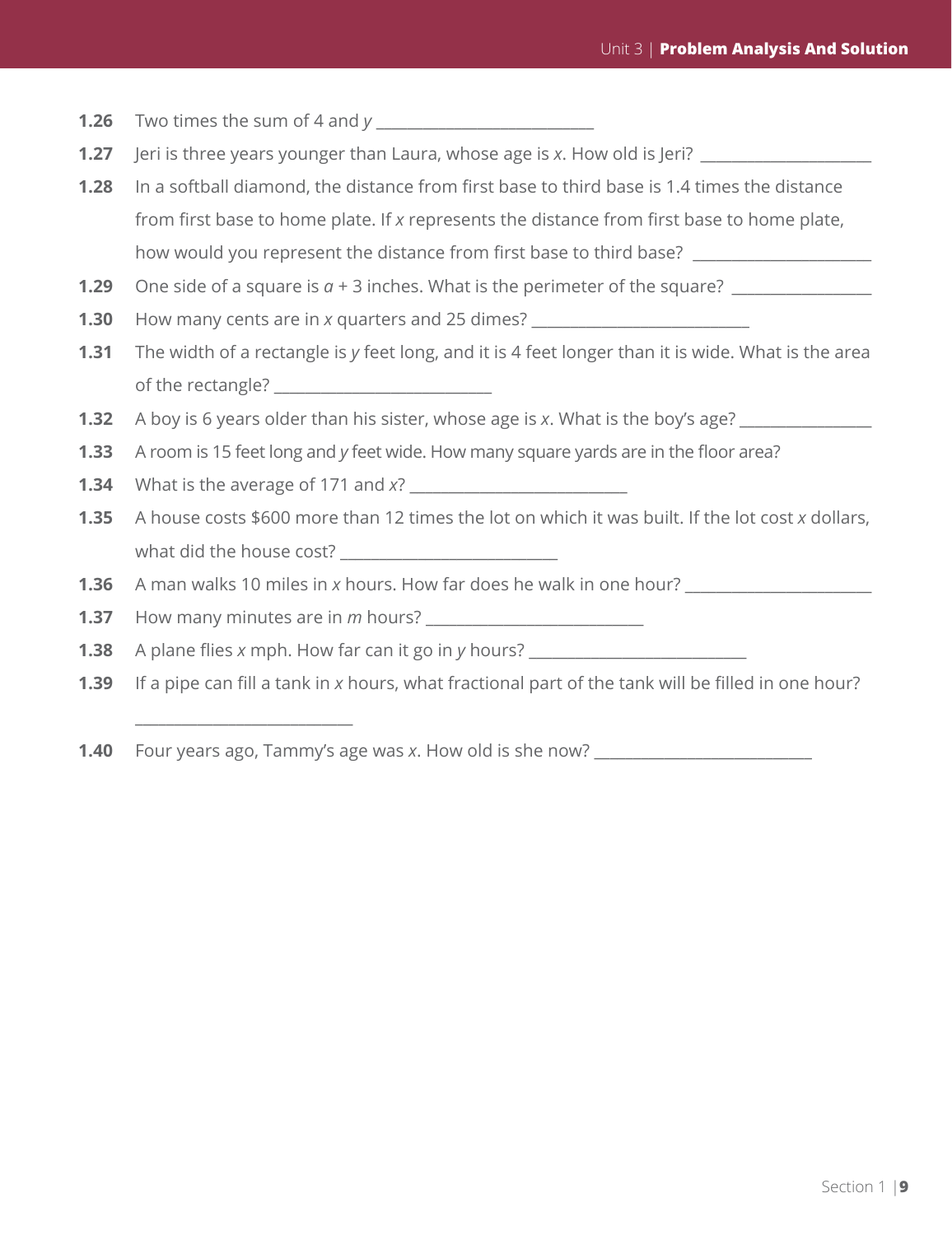### **SOLVING VERBAL PROBLEMS**

Word problems, sometimes called verbal problems, can be very frustrating. If an organized approach to their solution is used, much of the frustration will be avoided. A very simple four-step system can help you organize your problem solving:

- 1. Identify the number(s) that you are looking for and choose a variable for the unknown number. If you are looking for more than one number make a careful choice for your variable and define the other significant numbers of the problem in terms of that variable.
- 2. Write an equation (or inequality if the problem doesn't give an equality relationship). This step requires careful examination of the variables from Step 1 and their relationship to each other or other numbers in the problem. You may need to reread the problem several times.
- 3. Solve the equation using the techniques learned in the preceding LIFEPAC. Be sure to check your equation.
- 4. Identify your answer(s) and check the conditions of the problem. Answers should be labeled as age of son, age of father; first number, second number; rate of motor boat, rate of canoe; and so on.

The check you did in Step 3 has very little to do with this check. If your equation is correct, however, you may be doing the same arithmetic to check the problem. The best approach in checking your word problem is to forget Steps 1, 2, and 3 and to check the answer independently of your steps.

Many word problems can be categorized as one type or another. When reading a word problem for the first time, learn to think of it as a geometry problem, an integer problem, a coin problem, an age problem, or whatever kind of problem it is.

#### **VOCABULARY**

**Age problem**—a word problem that involves the ages of people.

**Coin problem**—a word problem that involves nickels, dimes, quarters, or half dollars. Sometimes different denominations of bills are used also (\$1 bill, \$5 bill).

**Geometry problem**—a word problem that involves geometric figures. Usually a sketch is drawn to help with the solution.

**Integer problem**—a word problem that involves integers. The integers are the counting numbers, their opposites, and zero.

**Mixture problem**—a word problem that involves mixing of ingredients, sometimes in liquid form.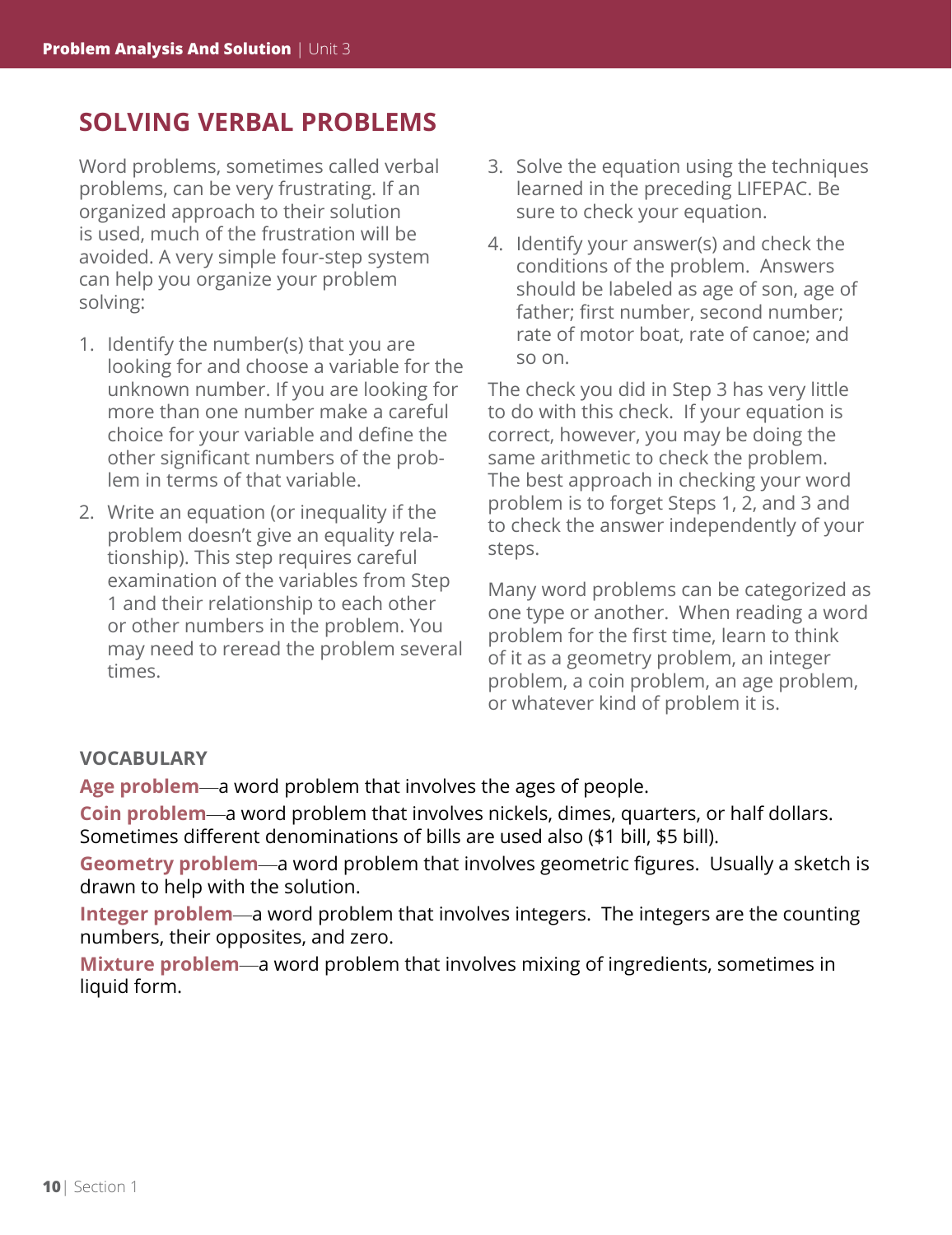In the problems that follow, pay strict attention to the suggested approach and the models that are given for each type of problem. Remember the four steps:

- 1. Identify each unknown number; choose a variable expression for each number.
- 2. Write an equation or inequality.
- 3. Solve the equation or inequality.
- 4. Identify and label answer(s), and check the conditions stated in the problem.

**Read these word problems carefully**. They will be the basis for the next set of activities.

**Problem 1.** A chess team won 4 times as many matches as it lost. If 16 matches were won, how many games did the team lose?

**Problem 2**. The length of a rectangle is 12 inches more than its width. What is the width of the rectangle if the perimeter is 42 inches? (Remember that the perimeter of a rectangle equals length + length + width + width.)

**Problem 3**. A man traveled a certain number of miles by automobile and then nine times as far by airplane. His total trip was 600 miles in length. How far did he travel by plane?

**Problem 4**. If Sarah is 24 years younger than her mother and if the sum of their ages is 68, how old is Sarah?

**Problem 5.** Jane is 8 years older than Tom. Five years ago Jane was 3 times as old as Tom. How old is Tom now?

**Problem 6**. Mark had 3 times as many quarters as nickels. He had \$1.60 in all. How many nickels and how many quarters did Mark have?

**Problem 7**. How many quarts of water must be added to 4 quarts of a 20% water mixture to obtain a 50% mixture?

**Problem 8**. Joe can wash and wax his car in 4 hours. Susan can wash and wax her car in 3 hours. If they worked together to wash their sick friend's car how long would it take them?

**Problem 9**. The tens' digit of a number is twice the ones' digit. The sum of the digits in the number is 12. What is the number?

**Problem 10**. A triangle has a perimeter of 48. If 2 sides are equal and the third side is 6 less than the equal sides, what is its length?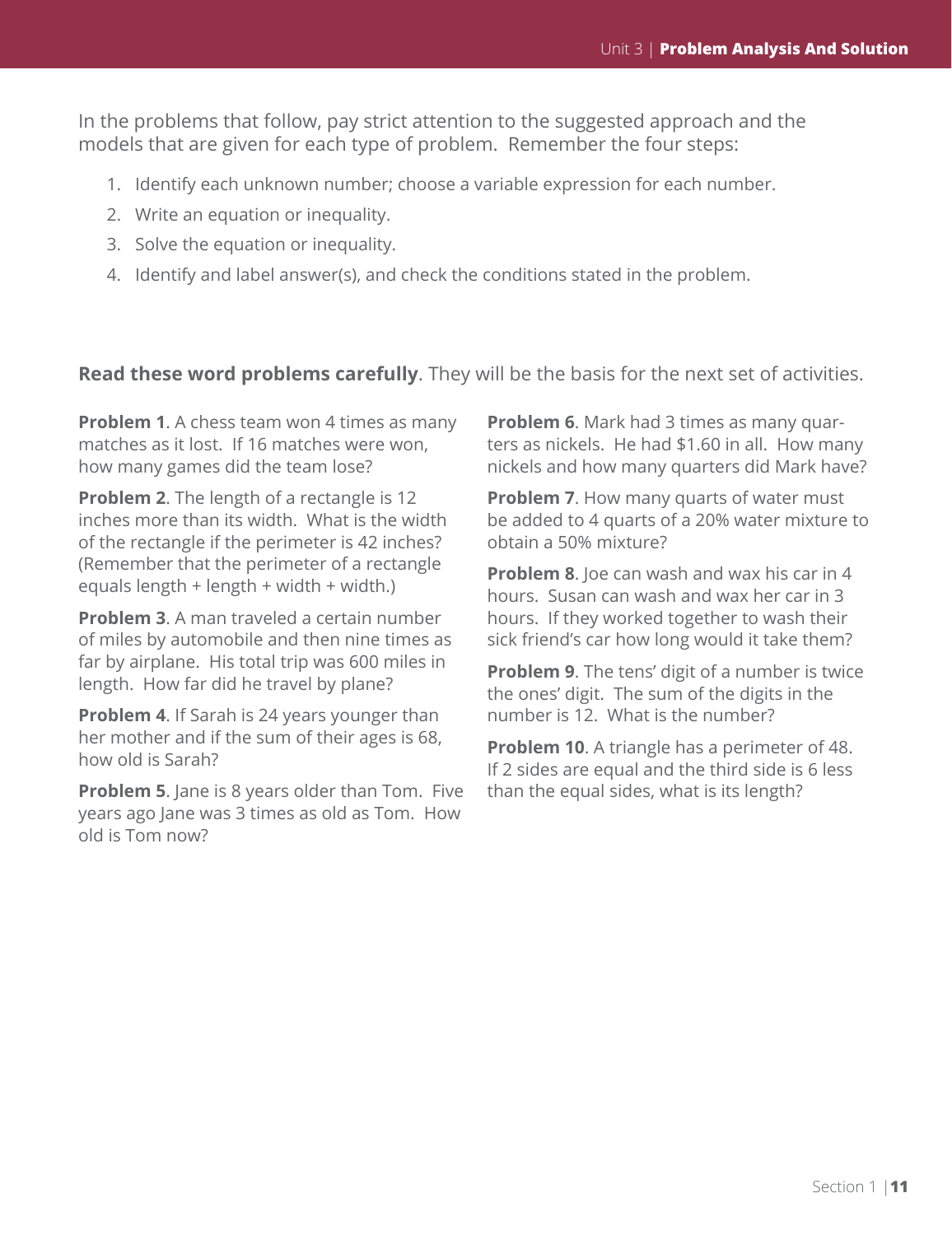**The first step in solving a word problem is to identify the variable. Let** *x* **be a variable used in each of the ten problems. Tell what the variable expressions represent in the problems.**

### **Model:**

|      | Problem 1             | x represents the number of games the chess team lost<br>4x represents the number of games the chess team won                                       |
|------|-----------------------|----------------------------------------------------------------------------------------------------------------------------------------------------|
|      | 1.41 Problem 2        | x represents<br><u> 1989 - Johann John Harrison, mars and deutscher Amerikaanse kommen</u>                                                         |
|      |                       | $x + 12$ represents<br><u> 1989 - Johann John Stein, marwolaethau (b. 1989)</u>                                                                    |
|      | <b>1.42</b> Problem 3 | x represents                                                                                                                                       |
|      |                       | 9x represents<br><u> 1989 - Johann John Stone, markin film yn y brenin y brenin y brenin y brenin y brenin y brenin y brenin y br</u>              |
|      | 1.43 Problem 4        | x represents<br><u> 2000 - Jan James James Jan James James James James James James James James James James James James James Jam</u>               |
|      |                       | $x - 24$ represents                                                                                                                                |
|      | <b>Model:</b>         |                                                                                                                                                    |
|      |                       | Problem 5 x represents Tom's age<br>$x + 8$ represents Jane's age                                                                                  |
|      | <b>1.44</b> Problem 6 | x represents<br><u> 2000 - Jan James James Barnett, martin de la provincia de la provincia de la provincia de la provincia de la</u>               |
|      |                       | 3x represents<br><u> 1989 - Johann John Stone, mars eta biztanleria (h. 1989).</u>                                                                 |
|      | <b>1.45</b> Problem 7 | x represents<br><u> 1980 - Johann John Stone, mars eta bat eta bat eta bat eta bat ez arteko hamarkada eta bat eta bat eta bat e</u>               |
|      |                       | $x + 4$ represents                                                                                                                                 |
|      | <b>Model:</b>         |                                                                                                                                                    |
|      | Problem 8             | t represents the time it takes to wash and<br>wax a car together<br>1 car/ 4 hours represents Joe's rate<br>1 car/ 3 hours represents Susan's rate |
| 1.46 | Problem 9             | x represents                                                                                                                                       |
|      |                       | 2x represents                                                                                                                                      |
|      |                       | <b>1.47</b> Problem 10 x represents                                                                                                                |
|      |                       | $x - 6$ represents                                                                                                                                 |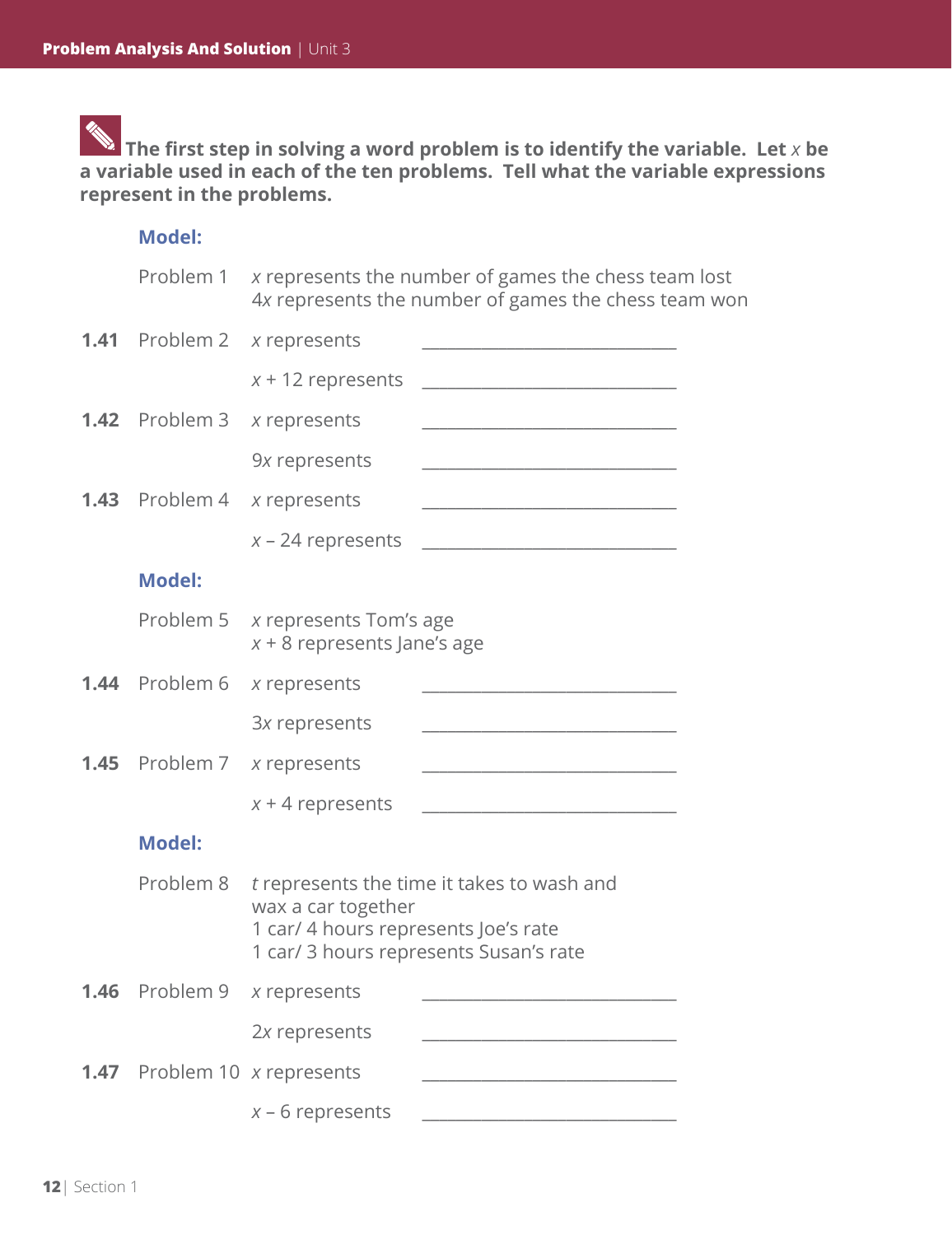**The second solution step is to write an equation for the problem. Write an equation for each of the word problems.**

|      | <b>Model:</b>                                                                                                                                |                                                                                                                      |  |  |  |  |
|------|----------------------------------------------------------------------------------------------------------------------------------------------|----------------------------------------------------------------------------------------------------------------------|--|--|--|--|
|      | Problem $1 \quad 4x = 16$                                                                                                                    |                                                                                                                      |  |  |  |  |
| 1.48 | Problem 2                                                                                                                                    |                                                                                                                      |  |  |  |  |
| 1.49 | Problem 3                                                                                                                                    |                                                                                                                      |  |  |  |  |
| 1.50 | Problem 4                                                                                                                                    |                                                                                                                      |  |  |  |  |
| 1.51 | Problem 5                                                                                                                                    | <u> 1989 - Johann Harry Barn, mars ar breist fan de Fryske kampen oantal fan de Fryske kampen oantal fan de Frys</u> |  |  |  |  |
| 1.52 | Problem 6                                                                                                                                    | <u> 1980 - Johann John Stone, mars eta biztanleria (</u>                                                             |  |  |  |  |
| 1.53 | Problem 7                                                                                                                                    |                                                                                                                      |  |  |  |  |
|      | <b>Model:</b>                                                                                                                                |                                                                                                                      |  |  |  |  |
|      |                                                                                                                                              | Problem 8 $1/4(t) + 1/3(t) = 1$ car (rate x time = work)                                                             |  |  |  |  |
|      | 1.54 Problem 9                                                                                                                               | <u> 1989 - Johann Barbara, martxa alemaniar a</u>                                                                    |  |  |  |  |
|      | <b>1.55</b> Problem 10                                                                                                                       |                                                                                                                      |  |  |  |  |
|      | Write the problem numbers beside the correct description.                                                                                    |                                                                                                                      |  |  |  |  |
| 1.56 | geometry problem(s)<br><u> 1989 - Johann Harry Harry Harry Harry Harry Harry Harry Harry Harry Harry Harry Harry Harry Harry Harry Harry</u> |                                                                                                                      |  |  |  |  |
| 1.57 | age problem(s)<br><u> 1989 - Johann John Stone, mars et al. (</u>                                                                            |                                                                                                                      |  |  |  |  |
| 1.58 | digit problem(s)                                                                                                                             |                                                                                                                      |  |  |  |  |
| 1.59 | work problem(s)                                                                                                                              |                                                                                                                      |  |  |  |  |
| 1.60 | coin problem(s)                                                                                                                              |                                                                                                                      |  |  |  |  |
| 1.61 | mixture problem(s)                                                                                                                           | <u> 1989 - Johann Barn, margaret eta idazlea (h. 1989).</u>                                                          |  |  |  |  |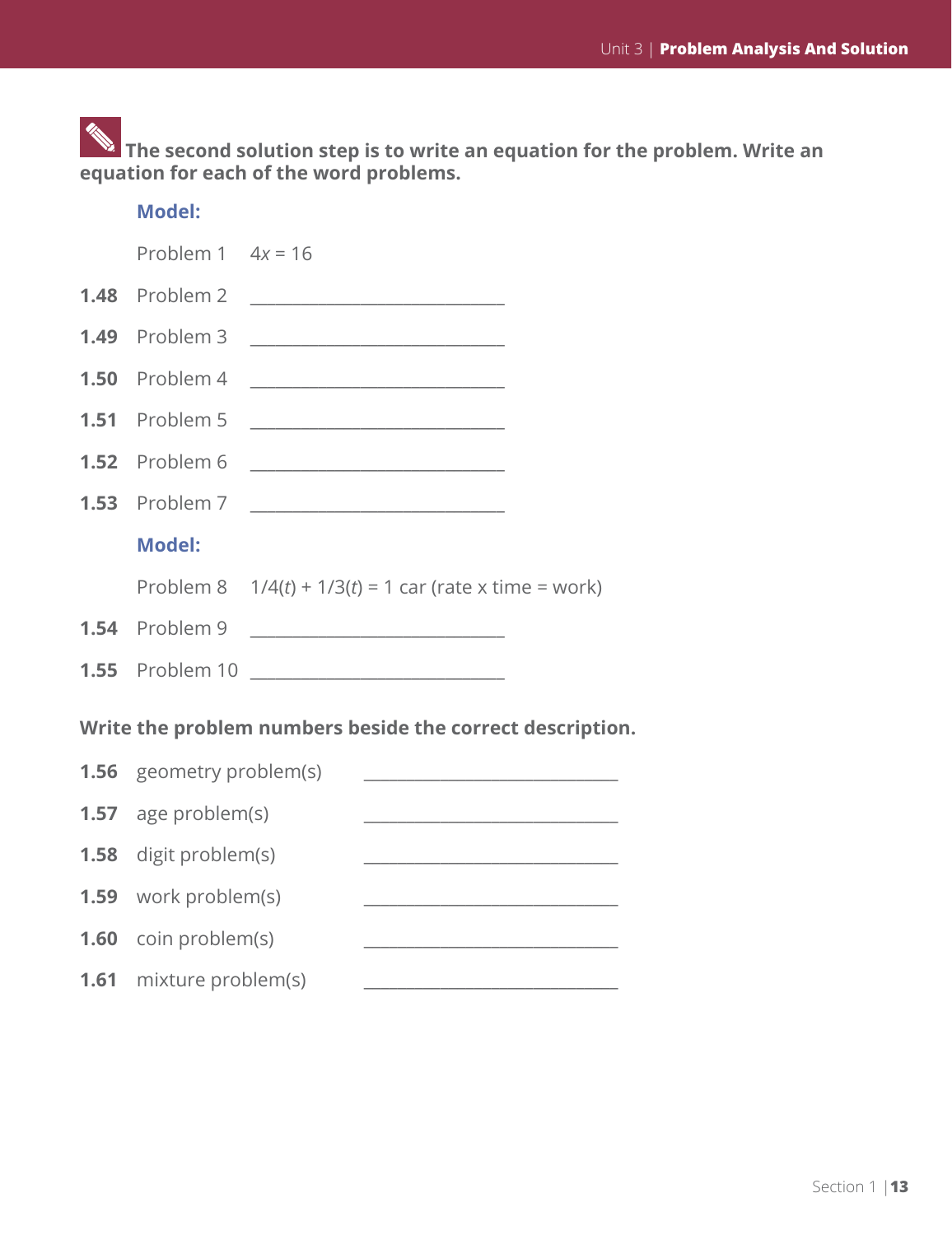### **Write each of these statements as an equation. Choose your own variable if one is not given.**

**1.62** Three pounds of butter at \$*n* per pound cost \$3.85.

- **1.63** One-half of a certain number is 95. <u>\_\_\_\_\_\_\_\_\_\_\_\_</u>
- **1.64** The perimeter of a rectangle is 68 in. The perimeter equals twice the length of *l* in., plus twice the width of 9 in.
- **1.65** Mary Lou has 2 more nickels than pennies, and she has 30 coins all together.
- **1.66** Jim weighs 30 lb. less than Tom, and together they weigh 210 lb.

**1.67** A class of 19 pupils has 5 more girls than boys.

- **1.68** One side of a triangle is *x* in., another side is 2*x* in., a third side is 2x in., and the perimeter is 36 in.
- **1.69** John has three times as many marbles as Bill, and together they have 100 marbles.
- **1.70** Mr. Randall is three times as old as his son John. Nine years ago he was nine times as old as John.

 **Review the material in this section in preparation for the Self Test**. The Self Test will check your mastery of this particular section. The items missed on this Self Test will indicate specific area where restudy is needed for mastery.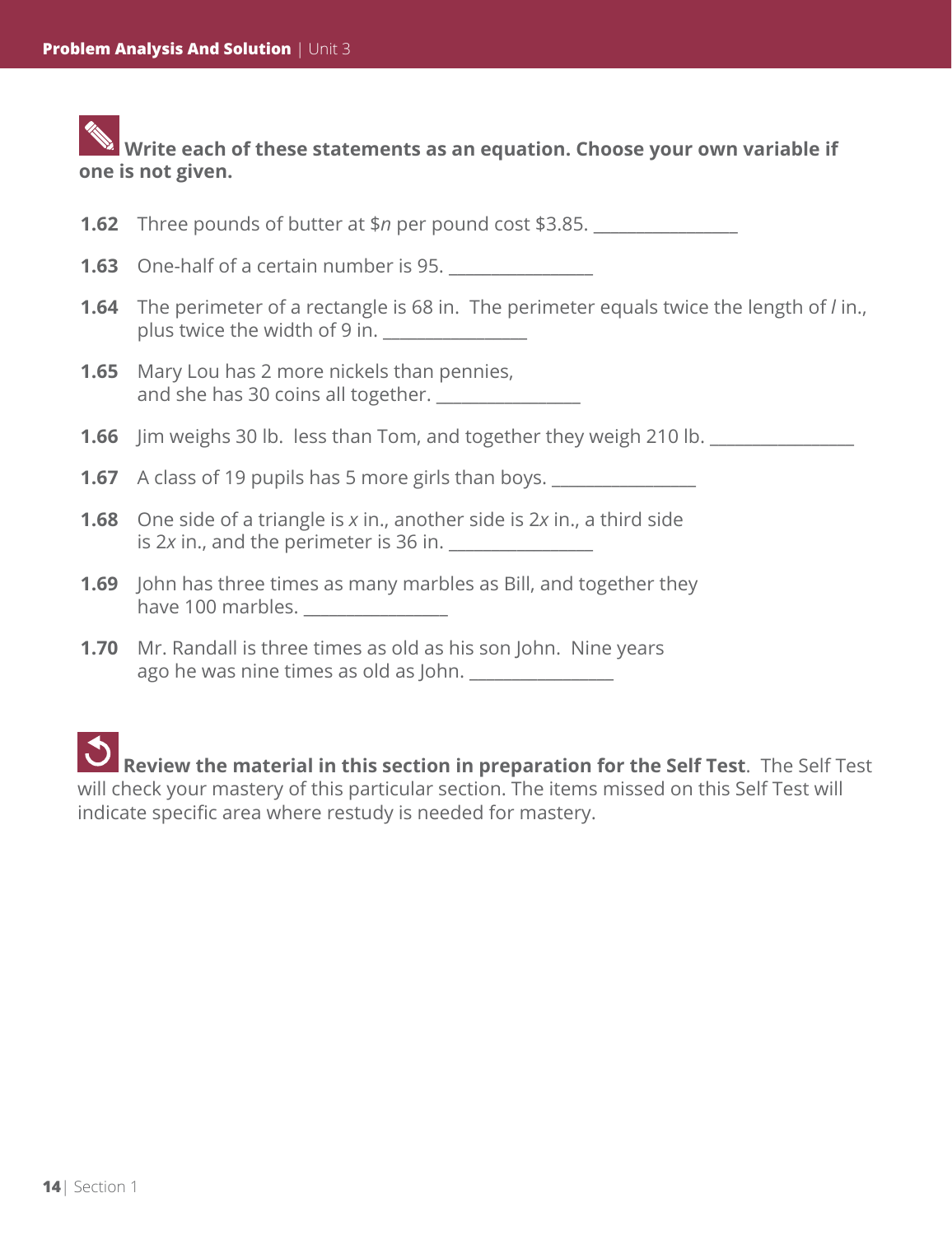# **SELF TEST 1**

**Choose the correct letter to identify the right multiple choice answer** (each answer, 2 points).

| 1.01 | John's weight exceeds 100 lbs. by x. John's weight would be represented by      |                                         |                                                                                      |                                                                                     |  |
|------|---------------------------------------------------------------------------------|-----------------------------------------|--------------------------------------------------------------------------------------|-------------------------------------------------------------------------------------|--|
|      |                                                                                 |                                         |                                                                                      | a. $100 + x$ b. $x - 100$ c. $100 - x$ d. none of these                             |  |
| 1.02 | The sum of two numbers is $x$ . If one of the numbers is 12, what is the other? |                                         |                                                                                      |                                                                                     |  |
|      |                                                                                 |                                         | a. $12 - x$ b. $x - 12$ c. $12 + x$ d. $12 \cdot x$                                  |                                                                                     |  |
| 1.03 |                                                                                 | number. _________________________       |                                                                                      | The difference of two numbers is 6. The smaller number is $x$ . Represent the other |  |
|      |                                                                                 |                                         | a. $6-x$ b. $x \div 6$ c. $6-(x-6)$ d. $6+x$                                         |                                                                                     |  |
| 1.04 |                                                                                 | original number. ______________________ |                                                                                      | A certain number is decreased by 28. Represent the second number if $x$ is the      |  |
|      |                                                                                 |                                         |                                                                                      | a. $28 - x$ b. $x - 28$ c. $x + 28$ d. none of these                                |  |
| 1.05 |                                                                                 |                                         |                                                                                      | Twice a certain number is tripled. The resulting number is ________________         |  |
|      |                                                                                 |                                         | a. $2x + 3$ b. $2x - 3$ c. $(2x)3$ d. $\frac{1}{3}(2x)$                              |                                                                                     |  |
| 1.06 |                                                                                 |                                         |                                                                                      | After John worked at a job for 10 years, his salary doubled. What is his salary     |  |
|      |                                                                                 |                                         | a. $\frac{1}{2}x$ b. $x + 2$ c. $x - 2$ d. 2x                                        |                                                                                     |  |
| 1.07 |                                                                                 |                                         |                                                                                      | 12 is divided by x. Which does not represent the quotient?                          |  |
|      |                                                                                 |                                         |                                                                                      | a. $\frac{12}{x}$ b. 12 ÷ x c. x ÷ 12 d. x divided into 12                          |  |
| 1.08 |                                                                                 |                                         | The quotient of a number $x + 4$ and 12 is ______________________.                   |                                                                                     |  |
|      |                                                                                 |                                         | a. $\frac{x}{12} + 4$ b. $x + \frac{1}{3}$ c. $\frac{x+4}{12}$ d. $\frac{x}{4} + 12$ |                                                                                     |  |
| 1.09 |                                                                                 |                                         |                                                                                      | The square root of 144 is best described as ____________________.                   |  |
|      | a. $144^2$                                                                      | b. $\sqrt{144}$                         | c. $16 \cdot 9$                                                                      | d. $12 \cdot 12$                                                                    |  |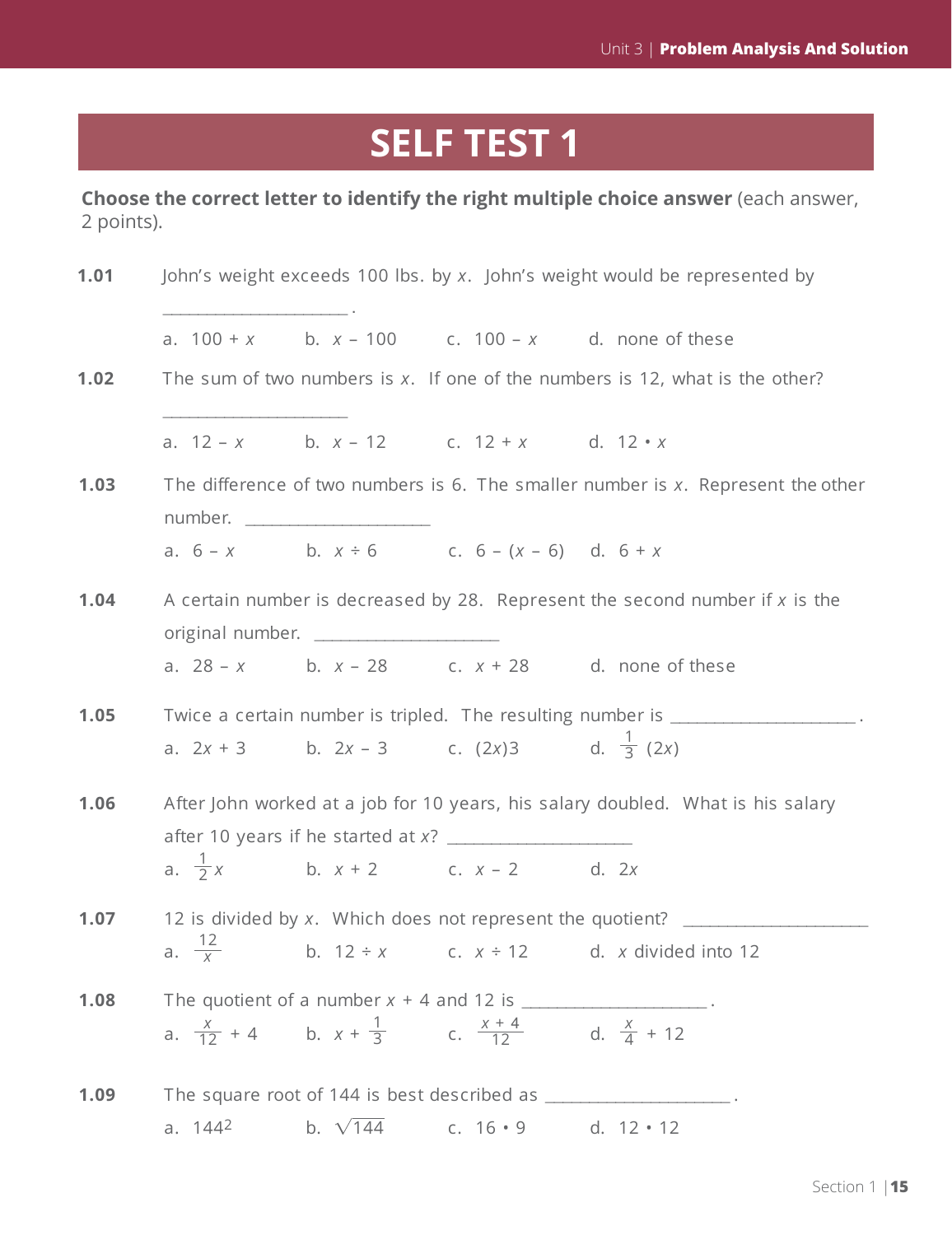**1.021** Name the four steps for solving a word problem. 1.  $\blacksquare$  $2.$ 3.  $4.$ **1.022** Dwayne's garden is triangle-shaped with two equal sides and a third side that is 4 ft. more than the length of an equal side. If the perimeter is 49 ft., how long is each side? This problem is \_\_\_\_\_\_\_\_\_\_\_\_\_\_\_\_\_\_\_\_\_\_\_ . **Complete these items** (each answer, 3 points). **1.011** The difference of 6 and *x* **1.012** The quotient of *y* and 6 increased by 4 **1.013** One side of a square is  $3x + 2$ . What is the perimeter? **1.014** How many hours are in *x* days? **1.015** How old will Bill be in 10 years if he is  $x + 2$  years old now? **1.016** 17 decreased by the square of *x* \_\_\_\_\_\_\_\_\_\_\_\_\_\_\_\_\_ **1.017** If Susie is 14, what was her age *x* years ago? \_\_\_\_\_\_\_\_\_\_\_\_\_\_\_\_\_ **1.018** 4 more than *x* tripled **1.019** The value in cents of 4 quarters and *x* dimes \_\_\_\_\_\_\_\_\_\_\_\_\_\_\_\_\_ **1.020** Joe can paint *x* houses in a five-day work week. How many can he paint in one day? \_\_\_\_\_\_\_\_\_\_\_\_\_\_\_\_\_ **Write each word expression in mathematical symbols** (each answer, 3 points). **1.010** If the numerator of the fraction  $\frac{x}{6}$  is increased by 10, the result will be \_\_\_\_\_\_\_\_\_\_\_\_\_\_\_\_\_\_\_\_\_ . a.  $\frac{x}{16}$  b.  $\frac{x-10}{16}$  c.  $x + \frac{5}{3}$  d.  $\frac{x+10}{6}$ 5 3 *x* – 10 16 *x* 16 6

- a. an age problem c. a geometry problem
- b. a distance problem d. a coin problem